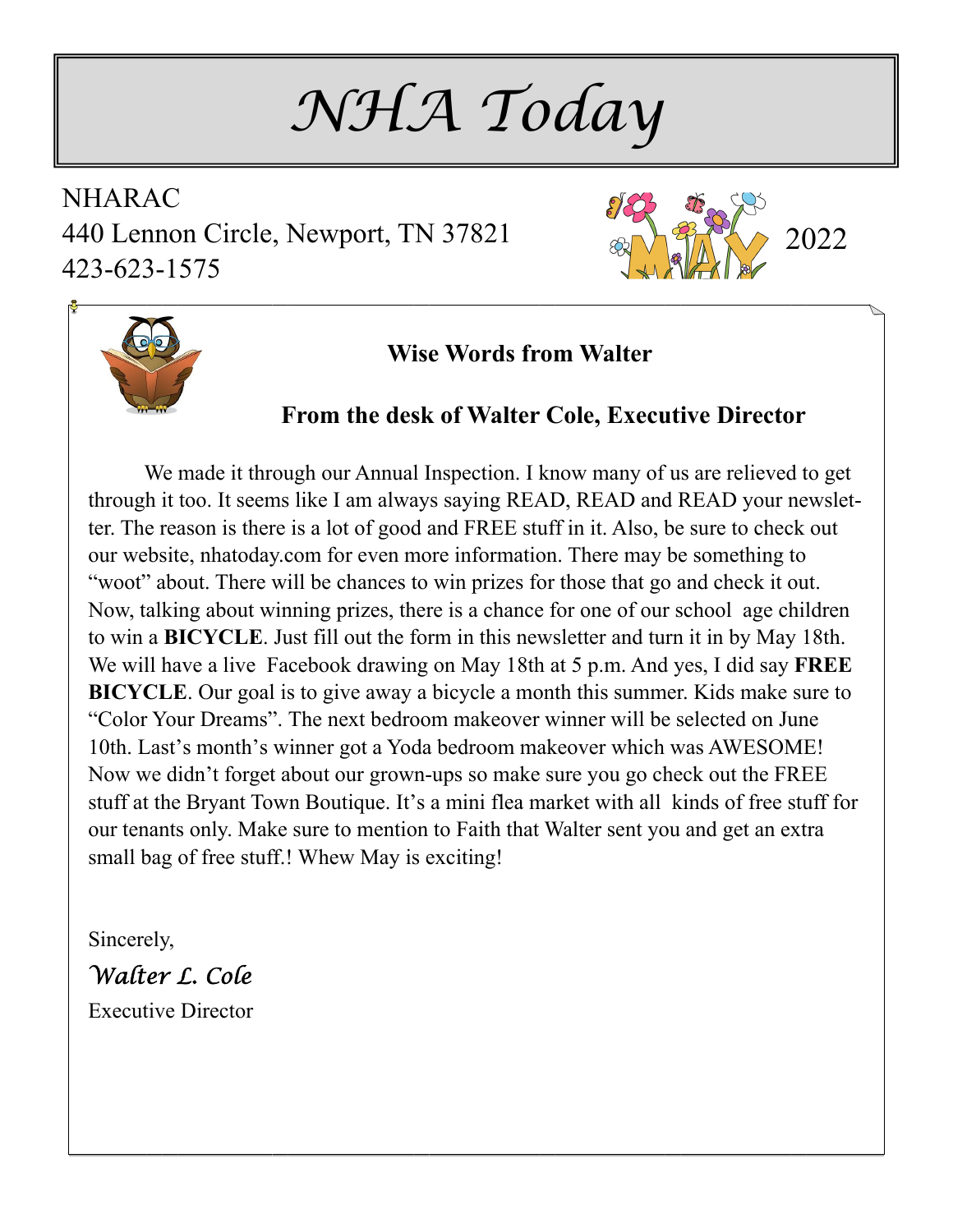# **RENT PAYMENT THINGS TO REMEMBER**

Since the lobby remains closed from the 1st thru the 8th we are still asking that you put your rent payments in the drop box the **entire** month. No payments will be processed at the front window. We have tried to clearly mark where payments go. But as always if you have questions please don't hesitate to call us at (423) 623-1575.

- **Do not leave blank checks, money orders or cash in the payment drop box.**
- When paying your rent, your filled out money order or check must be placed in the payment drop box. A receipt will be mailed back to you.
- If someone is paying rent for you, then they will need to make sure your name and/or address is listed on the check or money order. Or, place the payment in a sealed envelope with your name and address on the outside.
- **PRINT CLEARLY** on the check or money order.
- If you think you may be late with your rent payment for whatever reason please call Cindy at ext. 4 to make arrangements.
- The easiest way to remember how to fill your money order out no matter where you purchase it at is:

\*Pay to the order of will the **NHA** 

 **\***In the "for" section print your address

 \*Make sure to sign the money order as purchaser. **Do not sign them on the back.** 



# **A LITTLE BIT OF EVERYTHING FOR EVERYONE!**

Did someone say FREE? Of course all the items at the Bryant Town Boutique are free to our residents. So be sure to stop by and take a look around. Make sure to check the calendar for the days and times we are open. Oh and make sure to read your newsletter for a special surprise! We look forward to seeing everyone!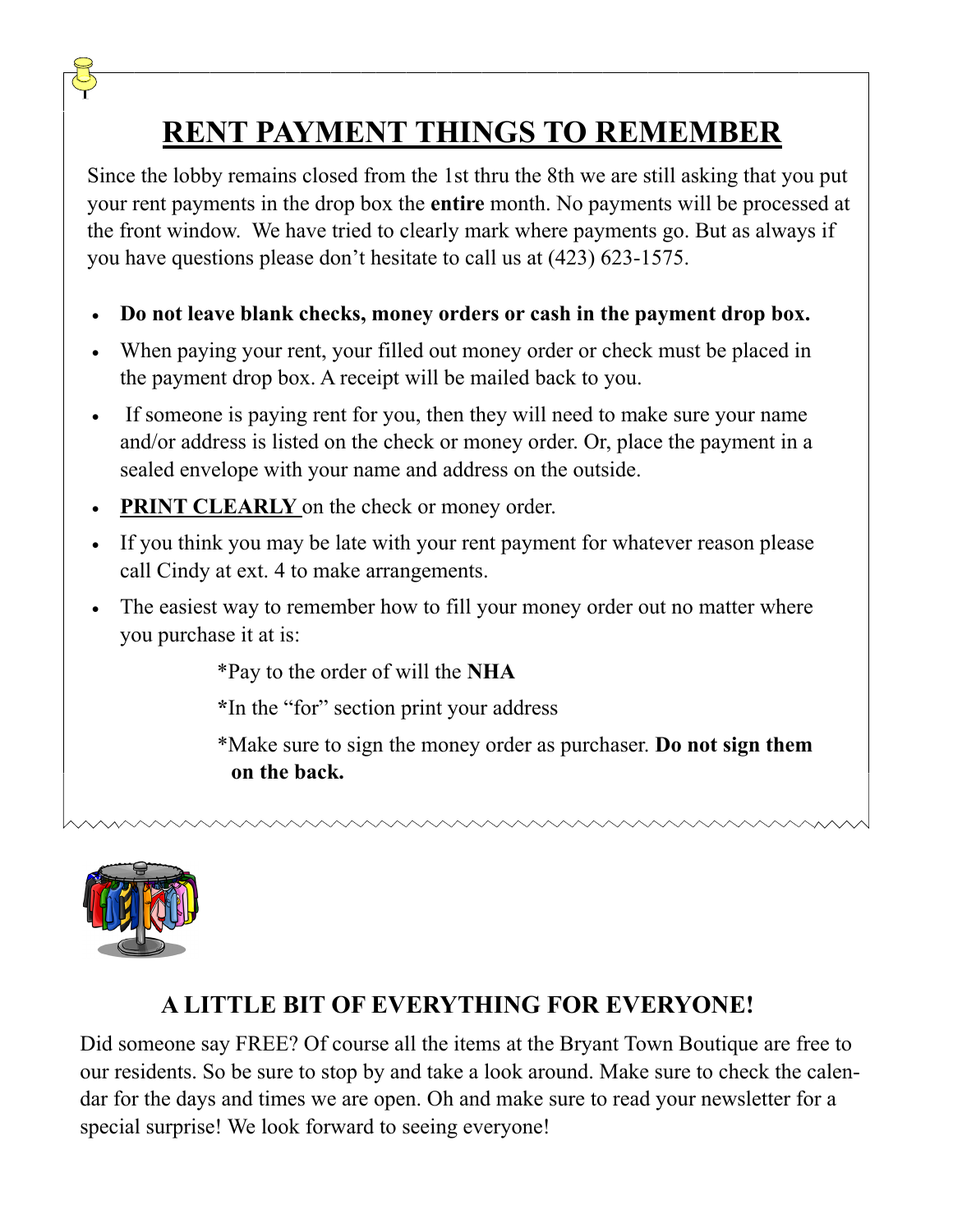

#### **FROM THE DESK OF ANDREA TAYLOR, HOUSING MANAGER**

A few reminders......

- Remember, if you have a rent adjustment meaning your income has changed (increase or decrease) please make sure to call Felecia at ext. 2 within 14 days of the change for a rent adjustment. Please do not drop check stubs or separation notices or Social Security papers without talking with her first. Let her explain to you everything you will need.
- For some time now we have been doing Annual Recertification by phone. This works well but you must keep your phone numbers up to date. If your phone number changes don't wait until its time for your Annual Recertification. Let us know as soon as it changes. Also, make sure to return your recert packets on or before deadline and include everything that was requested. This only helps in making sure your recert is completed in a timely manner.
- Make sure to keep your yards free of trash, debris and kids toys. Also, please do not keep your kids toys at the side of your unit or in front of your unit. Everyone has storage units to store those items in.
- Remember your rent must be paid in full on or before the 8th day of every month to avoid a late fee. If you are late with your rent payment make sure to call Cindy at ext. 4.
- Now that warmer weather is finally here make sure to have only outdoor furniture on either porch and enjoy those sunny days!

As always if you have any additional questions feel free to contact me at (423) 623-1575 ext.3

Sincerely,

## *Andrea E Taylor, PHM*

Housing Manager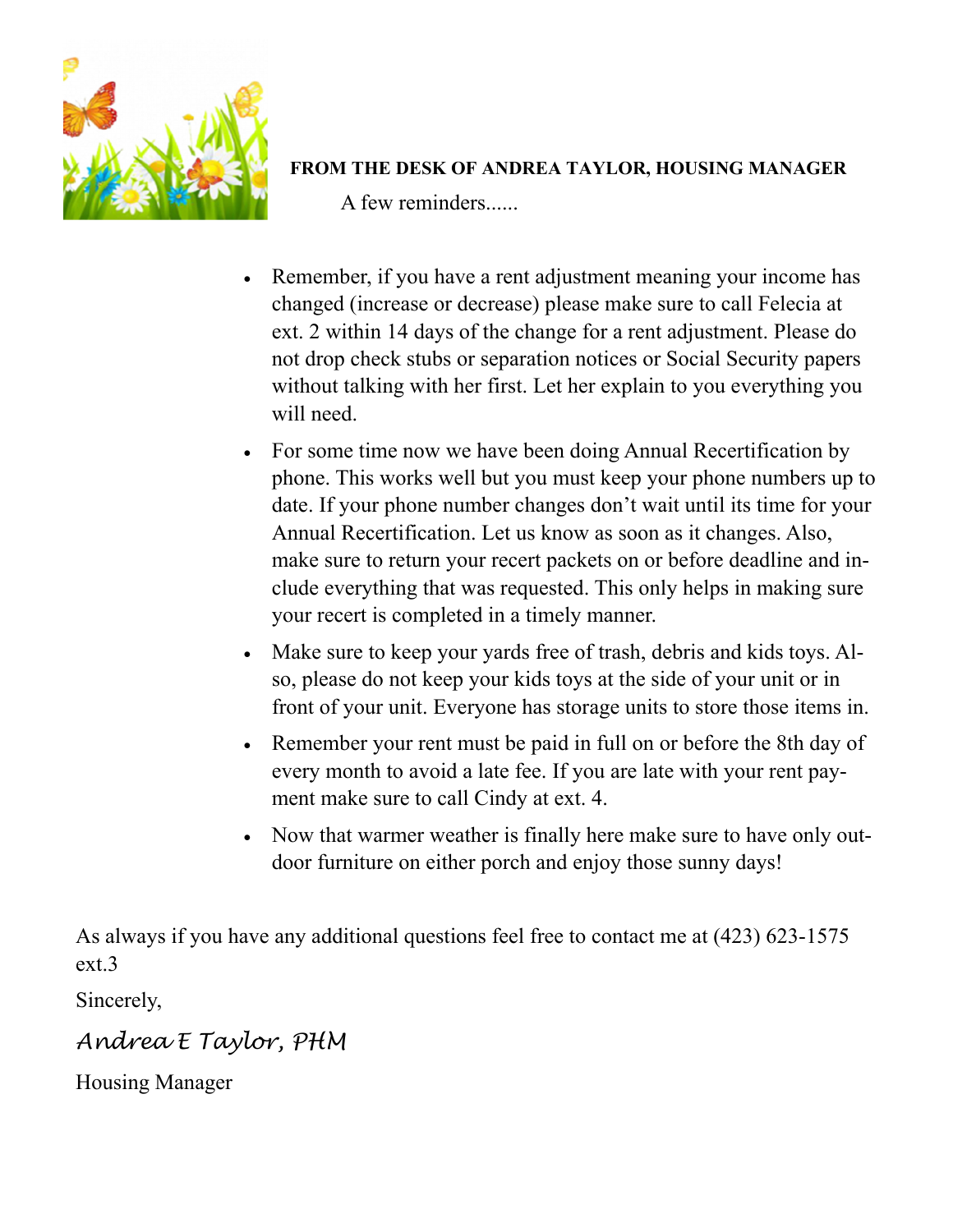

## **FROM THE DESK OF FELECIA HILL, OCCUPANCY COORDINATOR**

- Remember that you must report your income changes within **14 calendar days**. You can do this by calling the office at (423) 623-1575 ext. 2 and explaining to me what happened.
- If you fail to report an increase of wages within the 14 calendar day period, a retroactive rent charge will be charged to your account. This is the difference in the amount of rent that you were charged as opposed to the amount of rent that you should have been charged. If your retroactive rent exceeds \$2400.00 you will be required to find housing elsewhere.
- If you have not reported any decrease in wages you will not be given any credit for the months that your rent should have been reduced.
- Annual recertification are conducted by phone interview. Be sure to keep your phone number updated. A packet will then be mailed to you in which you are to return to the black drop box or you may return it by mail. The packet has postage paid for you to do so.



# Looking for work…… **Looking for work**……

# **Search for jobs and apply online at dejobs.org**

## *Anyone, anywhere can make a positive difference-Mark Sanborn*

Tenant Services is still here for you. While our office is still closed we are still working. If you need information on support groups, food distribution services, or help offered in our community please don't hesitate to call us at (423) 532-8001 on Mondays 9am-12pm and we will be more than happy to assist you.

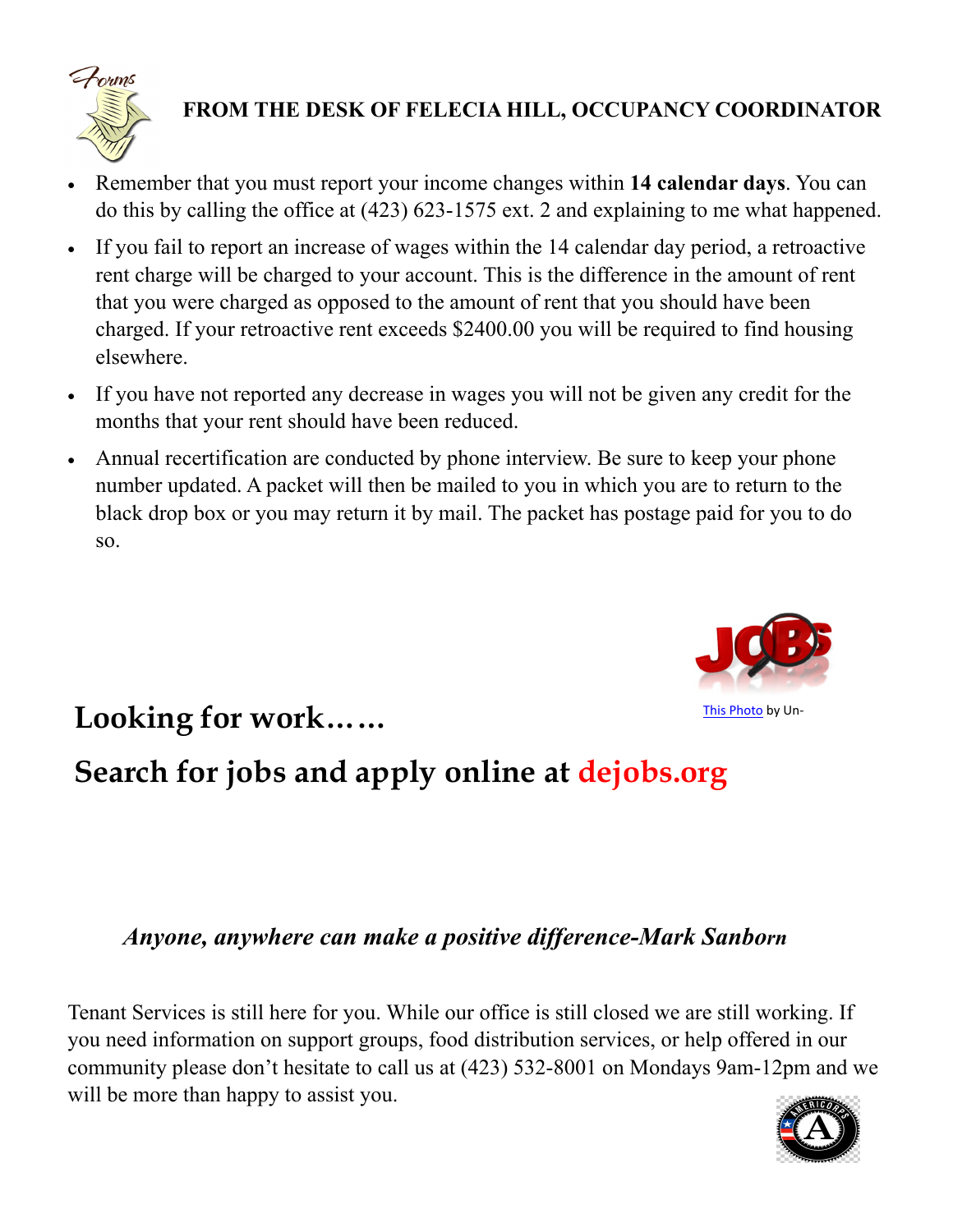KIDS CORNER